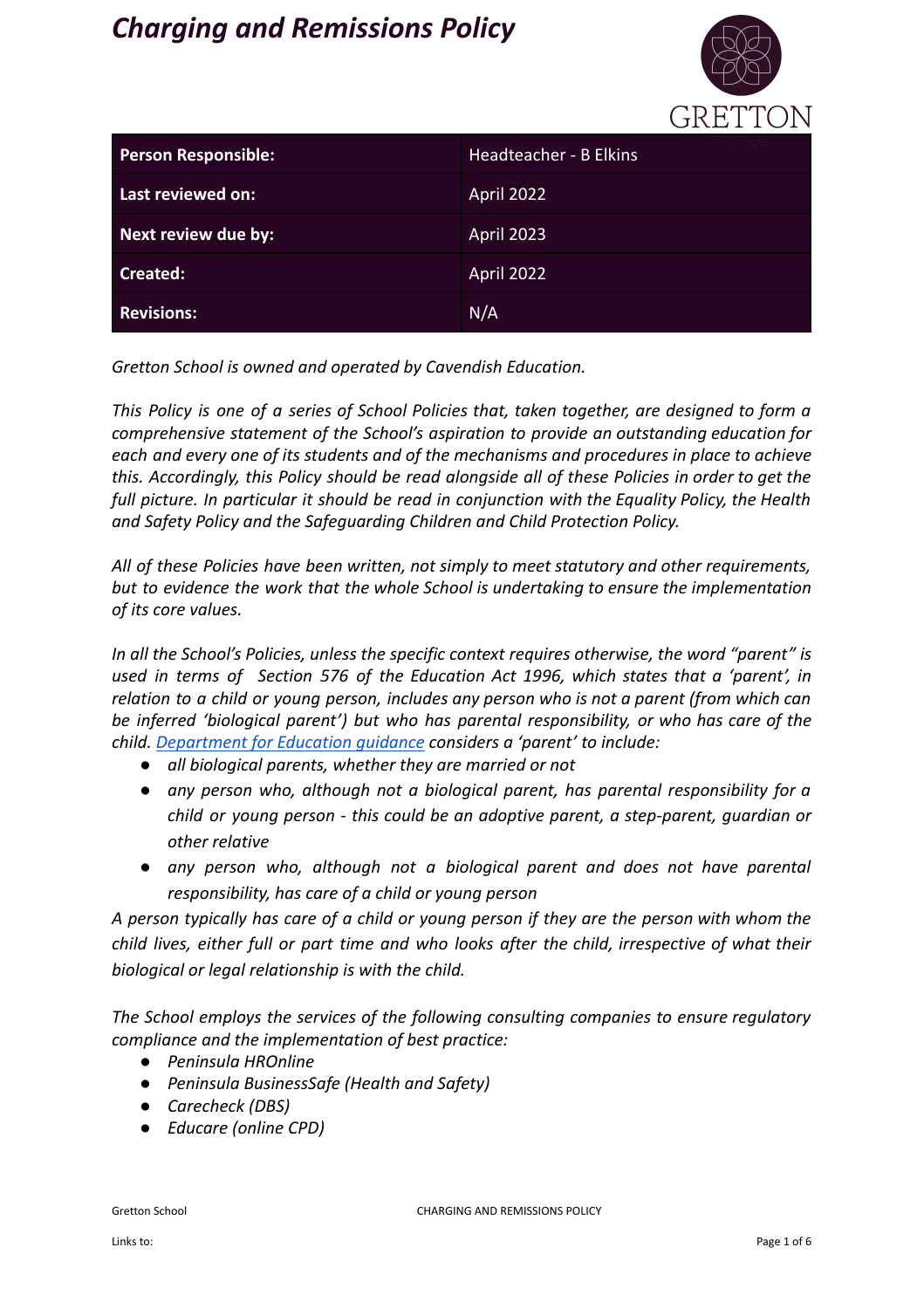# *Charging and Remissions Policy*

# **1 INTRODUCTION**

We want all our pupils to have an equal opportunity to benefit from school activities, both on and off site, within and outside the curriculum, regardless of their family's financial means. This policy sets out our school approach to charging and remissions, and is informed by local authority guidance. In doing this our aim is to have robust, clear processes in place for charging and remissions and ensure all children are able to access all the provision on offer.

This policy does not apply to charges made and determined by other organisations offering activities and services on the school premises, ie holiday club.

### **2 EDUCATION**

No charge is made to parents or carers for:

- education provided during school hours (including the supply of any materials, books and learning resources);
- $\bullet$  education provided outside school hours if it is part of the National Curriculum<sup>1</sup>, or part of a syllabus for a prescribed public examination that the pupil is being prepared for at the school, or part of religious education;
- tuition for pupils learning to play musical instruments if the tuition is required as part of the National Curriculum, or part of a syllabus for a prescribed public examination that the pupil is being prepared for at the school, or part of religious education;
- entry for a prescribed public examination, if the pupil has been prepared for it at the school; and

Charges may be made for:

- any materials, books, instruments, or equipment, where the child's parent/carer wishes them to own them outside of that which the school provides;
- contribution to trips or visits outside of the National Curriculum where learners might enjoy refreshment or a meal with others
- music and vocal tuition for private Music examinations
- optional extras (see below);

### **3 OPTIONAL EXTRAS**

Charges may be made for some activities that are known as "optional extras". Where an optional extra is being provided, a charge **can** be made.

#### **Optional extras are**:

● education provided outside of school time that is not: a) part of the National Curriculum, such as Duke of Edinburgh activities;

<sup>&</sup>lt;sup>1</sup> It should be noted that 'part of the National Curriculum' is not restricted to learning outside the classroom experiences that are specifically subject based (e.g. geography or science fieldwork) and include, for example, activities designed to fulfill requirements under the National Curriculum 'inclusion statement' (e.g. developing teamwork skills).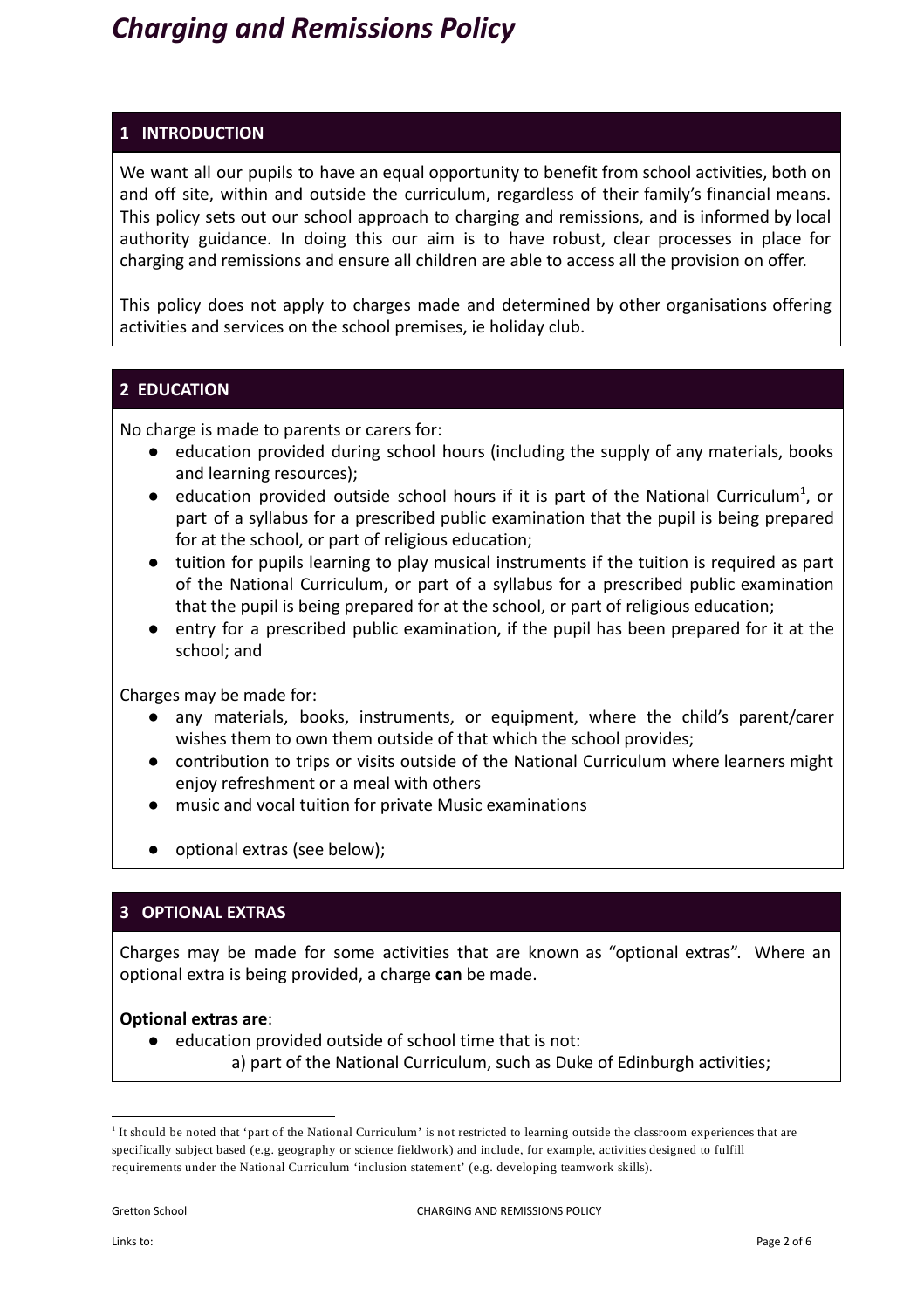b) part of a syllabus for a prescribed public examination that the pupil is being prepared for at the school; or c) part of religious education.

- examination entry fee(s) if the registered pupil has not been prepared for the examination(s) at the school;
- transport that is not required to take the pupil to school or to other premises where the local authority/governing body have arranged for the pupil to be provided with education; and
- board and lodging for a pupil on a residential visit

In calculating the cost of optional extras an amount may be included in relation to:

- any materials, books, instruments, or equipment provided in connection with the optional extra;
- non-teaching staff;
- teaching staff engaged under contracts for services purely to provide an optional extra, this includes supply teachers engaged specifically to provide the optional extra; and
- the cost, or a proportion of the costs, for teaching staff employed to provide tuition in playing a musical instrument, where the tuition is an optional extra.

Any charge made in respect of an individual pupil will not exceed the actual cost of providing the optional extra activity, divided equally by the number of pupils participating. It will not therefore include an element of subsidy for any other pupils wishing to participate in the activity whose parents/carers are unwilling or unable to pay the full charge.

Furthermore, in cases where a small proportion of the activity takes place during school hours the charge will not include the cost of alternative provision for those pupils who do not wish to participate. Therefore no charge can be made for supply teachers to cover for those teachers who are absent from school accompanying pupils on a residential visit.

Participation in any optional extra activity will be on the basis of parental choice and a willingness to meet the charges. Parental agreement is therefore a necessary pre-requisite for the provision of an optional extra where charges will be made and parents will receive communication about this prior to any financial commitment being made by the school in order to determine whether it is financially viable.

# **4 VOLUNTARY CONTRIBUTIONS**

Voluntary contributions for the benefit of any school activities may sometimes be asked for. However, if the activity cannot be funded without voluntary contributions, this will be made clear to parents/carers at the outset. There is no obligation to make any voluntary contribution.

It is important to note that no child will be excluded from an activity simply because his or her parents/carers are unwilling or unable to pay. If insufficient voluntary contributions are raised to fund a visit, then it may need to be canceled. If a parent/carer is unwilling or unable to pay, their child would still be given an equal chance to go on the visit.

When making requests for voluntary contributions to the school funds, parents/carers will not be made to feel pressured into paying as it is voluntary and **not compulsory**. Gretton School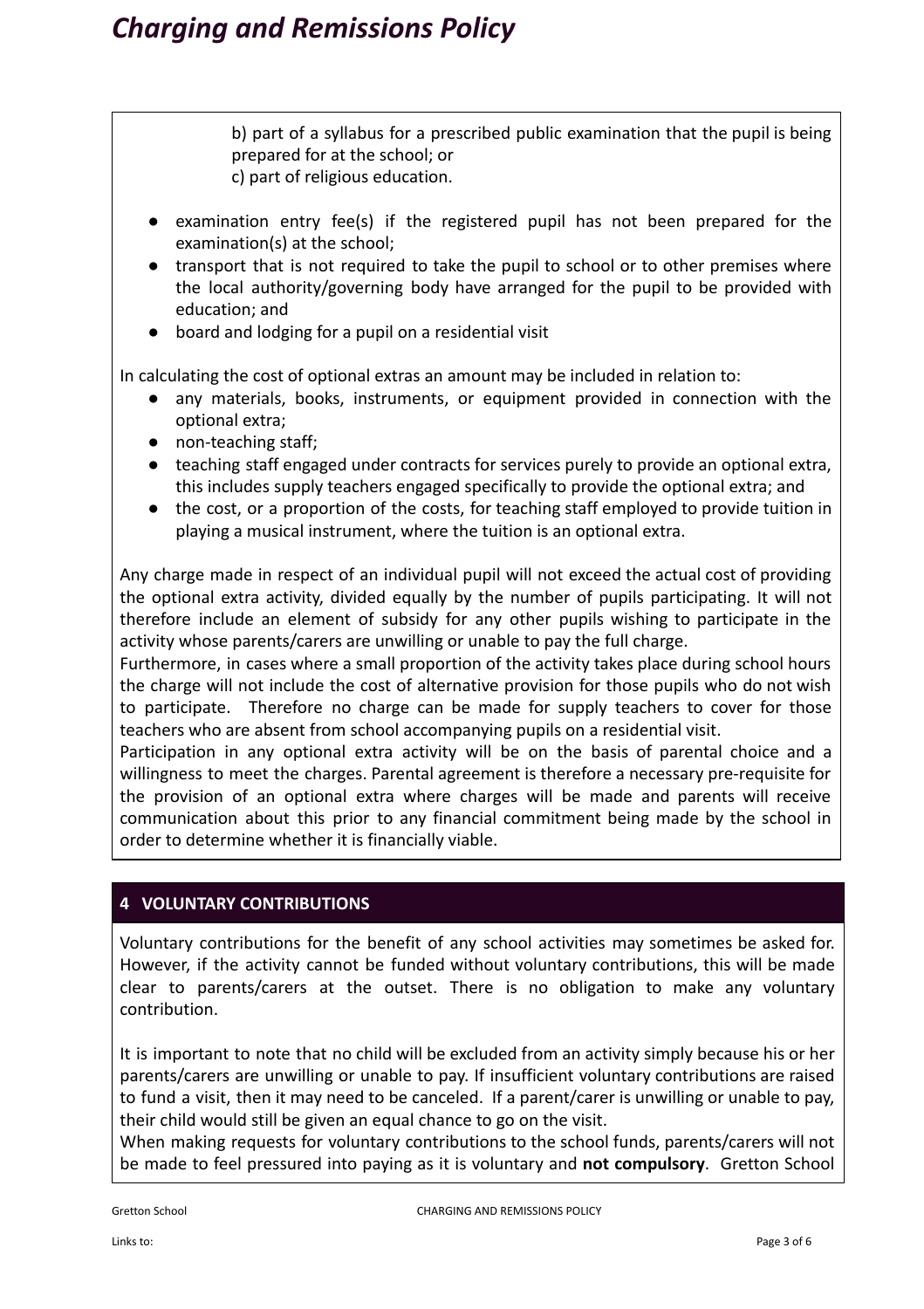will avoid sending colour-coded letters to parents/carers as a reminder to make payments into the school or maintenance funds. Direct debit or standing order mandates will not be sent to parents/carers when requesting contributions.

#### **5 RESIDENTIAL VISITS**

No charge will be made for:

- education provided on any visit that takes place during school hours; (if it's residential then it won't take place in school hours)
- education provided on any visit that takes place outside school hours if it is part of the National Curriculum, or part of a syllabus for a prescribed public examination that the pupil is being prepared for at the school, or part of religious education; and
- supply teachers to cover for those teachers who are absent from school accompanying pupils on a residential visit.

*Charges may be made for:*

- board and lodging or refreshment and meals; the charge will not exceed the actual cost.
- Spending money for children if they wish to have such

When we inform parents/carers about a forthcoming visit, we will make it clear that parents/carers who can prove they are in receipt of the following benefits will be exempt from paying the cost of board and lodging (need to be explicit about whilst on residential activity):

- Income Support (IS);
- Income Based Jobseekers Allowance (IBJSA);
- support under part VI of the Immigration and Asylum Act 1999;
- Child Tax Credit, provided that Working Tax Credit is not also received and the family's income (as assessed by Her Majesty's Revenue and Customs) does not exceed £15,575 (Financial Year 2008/09);
- the guarantee element of State Pension Credit; and
- an income related employment and support allowance that was introduced on 27 October 2008.

Guidance on school policies for Learning Outside the Classroom, including charging is available.

# **6 MUSIC TUITION**

Although the law states that all education provided during school hours must be free, music lessons are an exception to this rule.

Charges may now be made for teaching either an individual pupil or groups of any appropriate size (provided that the size of the group is based on sound pedagogical principles) to play a musical instrument or to sing. Guidance about these changes to the charging regulations can be viewed at:

<https://www.gov.uk/government/publications/charging-for-school-activities>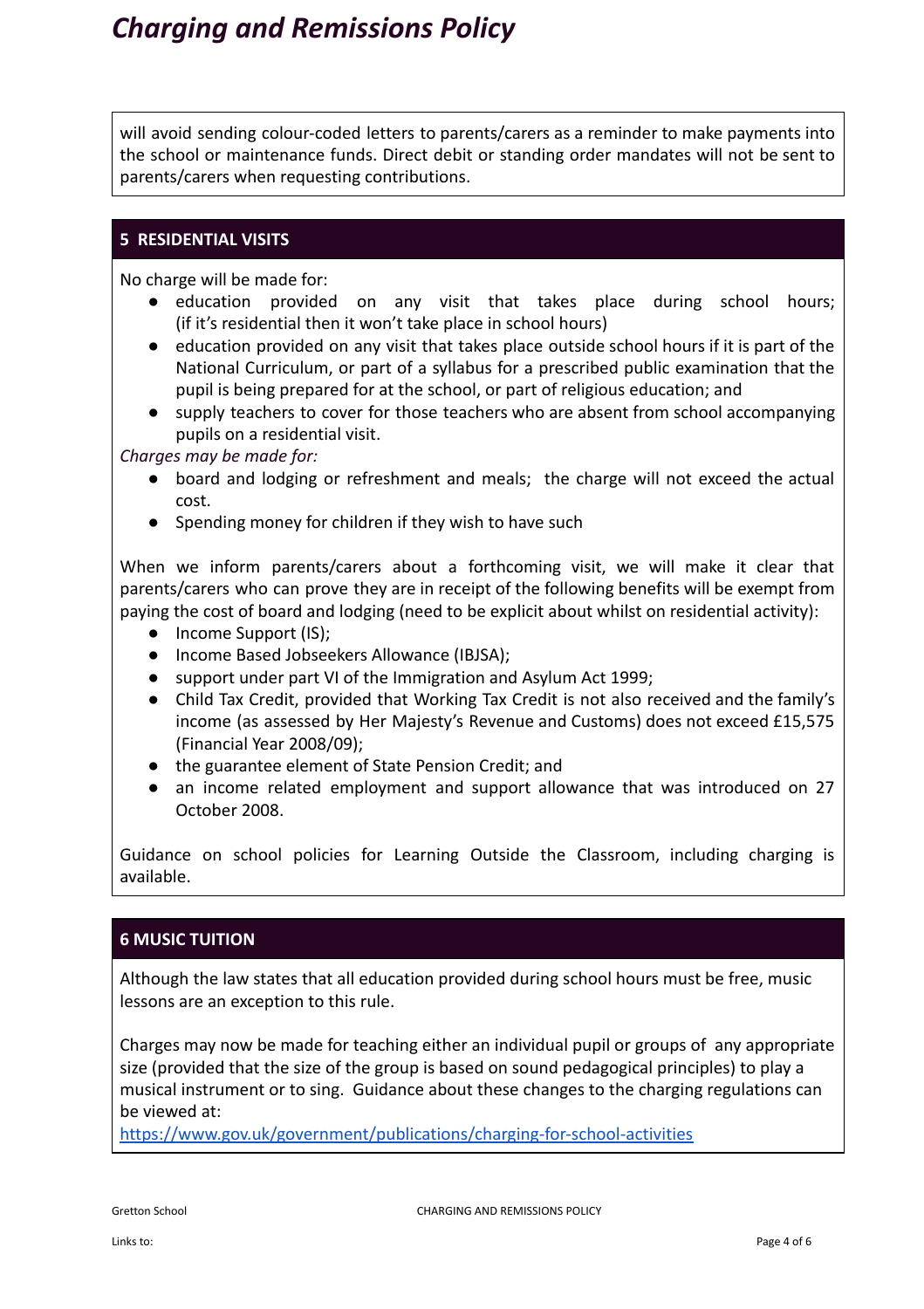Charges may only be made if the teaching is not an essential part of either the National Curriculum or a public examination syllabus being followed by the pupil(s), or the first access to the Key Stage 2 Instrumental and Vocal Tuition Programme (Wider Opportunities). Charges cannot be made if the teaching is an essential part of the national curriculum or for a

pupil who is looked after by the local authority.

## *Transport*

No charge will be made for:

- transporting registered pupils to or from the school premises, where the local education authority has a statutory obligation to provide transport;
- transporting registered pupils to other premises where the governing body or local education authority has arranged for pupils to be educated;
- transport that enables a pupil to meet an examination requirement when he has been prepared for that examination at the school; and
- transport provided in connection with an educational visit.

●

Guidance on school travel is available.

# **7 EDUCATION PARTLY DURING SCHOOL HOURS**

Where an activity takes place partly during and partly outside school hours, there is a basis for determining whether it is deemed to take place either inside or outside school hours. Where less than 50% of the time spent on an activity falls during school hours, it is deemed to have taken place outside school hours. For example, an excursion might require pupils to leave school an hour before the school day ends, but the activity does not end until late in the evening. A charge can only be made for the activity outside school hours if it is not part of the National Curriculum, not part of a syllabus for a prescribed public examination that the pupil is being prepared for at the school and not part of religious education.

### *Non-boarding activities*

If 50% or more of the time spent on the activity occurs during school hours, it is deemed to take place during school hours. Time spent on travel counts in this calculation if the travel itself occurs during school hours. School hours do not include the break in the middle of the day.

### **8 NON BOARDING ACTIVITIES**

If 50% or more of the time spent on the activity occurs during school hours, it is deemed to take place during school hours. Time spent on travel counts in this calculation if the travel itself occurs during school hours. School hours do not include the break in the middle of the day.

# **9 DAMAGE TO PROPERTY**

The school may reserve the right to ask the parents of pupils whose inappropriate behaviour causes damage to contribute to the cost of repairs or of replacing defaced, damaged or lost